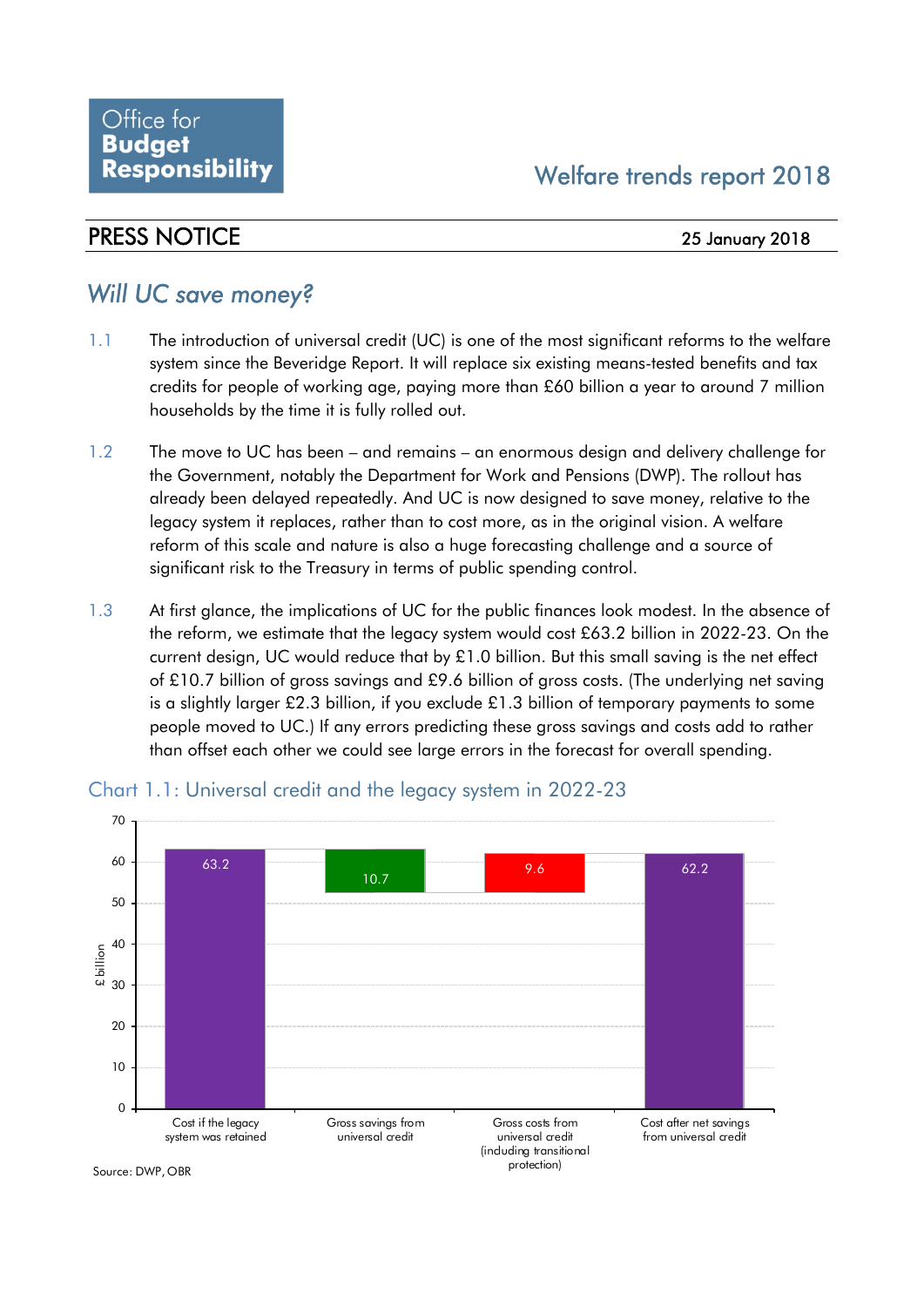- 1.4 Many of the features of UC that lead to these costs and savings are highly uncertain in their impact. This arises from the uncertain outlook for the economy and labour market, the complexity of modelling the new system with limited information and sometimes poorly integrated models, and the difficulty of predicting how people's behaviour will respond to altered financial incentives and the wider imposition of conditions on claimants.
- 1.5 The introduction of UC will see conditions extended to claimants in work for the first time (as well as to more out-of-work claimants). DWP's 'work coaches' must decide whether claimants are working sufficient hours or earning enough to receive UC (or, if they are selfemployed, whether they are 'gainfully' so). The coaches will have discretion over the conditions and will be able to impose sanctions if they are not met. Much will depend on how they operate in practice and if their decisions are challenged.
- 1.6 Assessing the cost of UC once it is fully rolled out is difficult enough, but forecasting exactly how spending will evolve over the remaining five-year transition brings additional challenges – not least because the pace and composition of the roll-out is uncertain and only partly under government control. Migration of claimants to UC is already making it hard to interpret spending data in real time, as DWP cannot tell us what the UC recipients would have been receiving in the legacy system. This will become more of a problem as the overlap widens. This information gap will also make it harder to evaluate the impact on spending after the event, for example via changes to entitlement and take-up.
- 1.7 DWP has several trials underway to understand how UC will affect claimants' labour market outcomes, arguing that it will deliver additional savings and economic benefits by getting more people into work and onto higher earnings. Studies to date find modest, but positive effects. But we have not yet incorporated these into our forecasts, as it is not yet clear that the impact found for the simple cases migrated so far will be replicated for the more complex ones to come or if the resources devoted to the early cases will be sustained.
- 1.8 The quantitative analysis in this report is based on the current policy design for UC, albeit with some elements still to be finalised. But, as we have seen on repeated occasions since UC was originally launched, this and future governments may well make further changes to the design. In that context, it is worth noting that some of the largest projected savings from UC come from self-employed recipients and that there will be winners and losers from changes in the way UC supports disabled people. In recent years both groups have been affected by Budget measures that the Government has subsequently reversed.
- 1.9 The introduction of UC is a radical reform, simplifying the financial incentives and administration of the welfare system in several important respects. We believe that our forecast for spending on UC is central, given the current policy design and the information and models available to us. But the experience of past – typically smaller – welfare reforms is that they often take longer than expected to deliver, save less than anticipated and create political pressure to compensate losers.